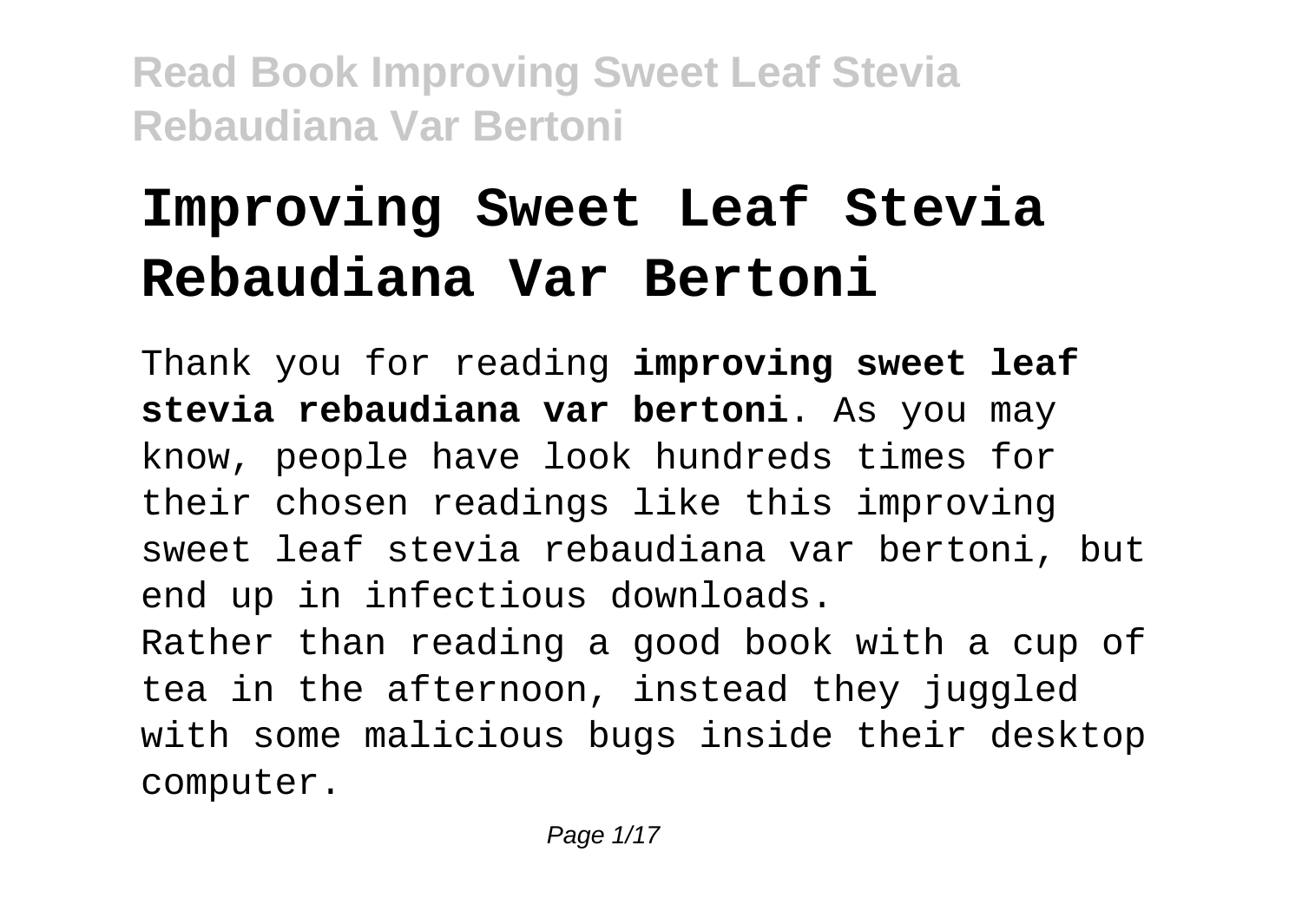improving sweet leaf stevia rebaudiana var bertoni is available in our book collection an online access to it is set as public so you can get it instantly.

Our book servers spans in multiple locations, allowing you to get the most less latency time to download any of our books like this one.

Merely said, the improving sweet leaf stevia rebaudiana var bertoni is universally compatible with any devices to read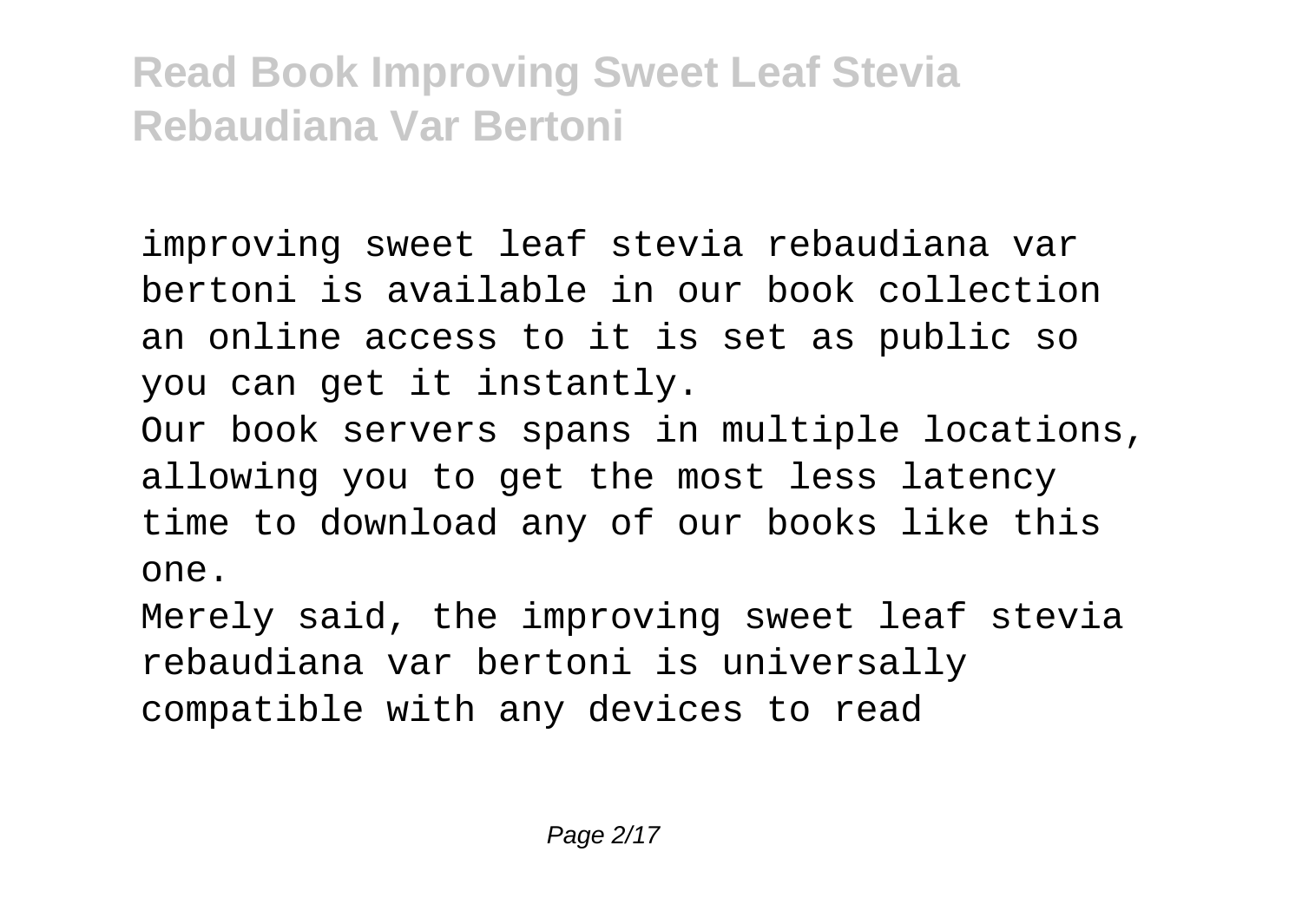The legality of Library Genesis has been in question since 2015 because it allegedly grants access to pirated copies of books and paywalled articles, but the site remains standing and open to the public.

#### **SweetLeaf® Stevia Sweetener | History, Facts, Awards**

• Taking dried or raw leaf of Stevia Rebaudiana (Sweet leaf) as herbal tea. It can be combined with Chrysanthemum, Red Dates and Goji. Alternative healing tea  $\sim$  for Hepatitis, liver problem, clear liver heat, Page 3/17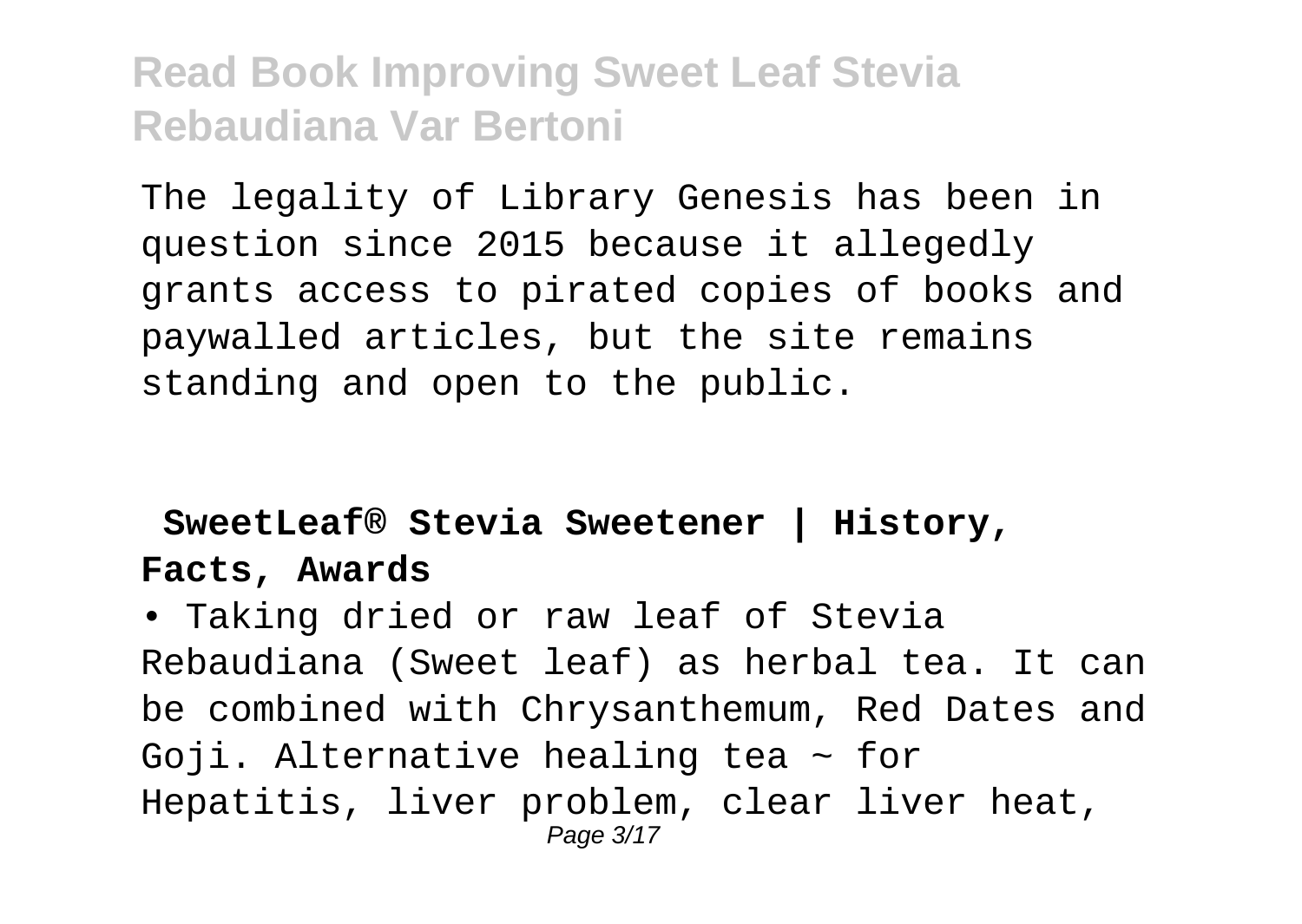diabetes and weight lost. Disclaimer: Most important is to understand what is right for your health condition, although herbs are safe for some people, if you wish to try it is ...

### **Stevia leaves can potentially be used for improving Type 2 ...**

The main objective of the present study was to improve the productivity of sweet leaf (Stevia rebaudiana var. Bertoni) through in vitro propagation and transformation methods. Production of transgenic resistance to herbicide sweet leaf was achieved using bar Page 4/17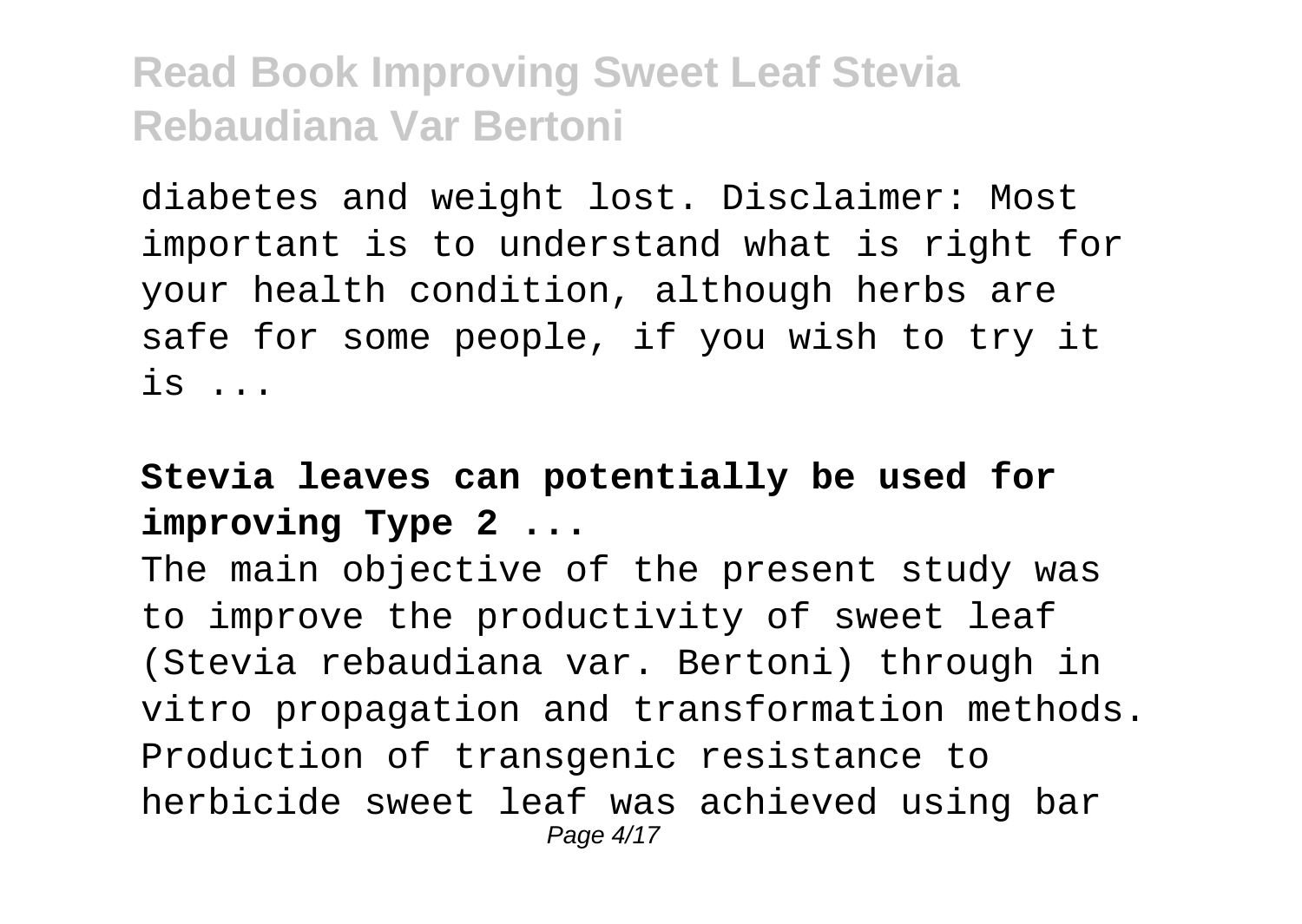gene. This was gained by biolistic bombardment gene delivery system. Histochemical assay and PCR analysis were used for detection the...

#### **Simply Senz: Natural Sweetener Stevia Rebaudiana Sweet Leaf**

Improving sweet leaf (Stevia rebaudiana var. Bertoni) resistance to bialaphos herbicide via bar gene transfer Article (PDF Available) in Plant Omics 8(3):232-237 · January 2015 with 142 Reads

#### **Stevia: Side Effects, Benefits, and More** Page 5/17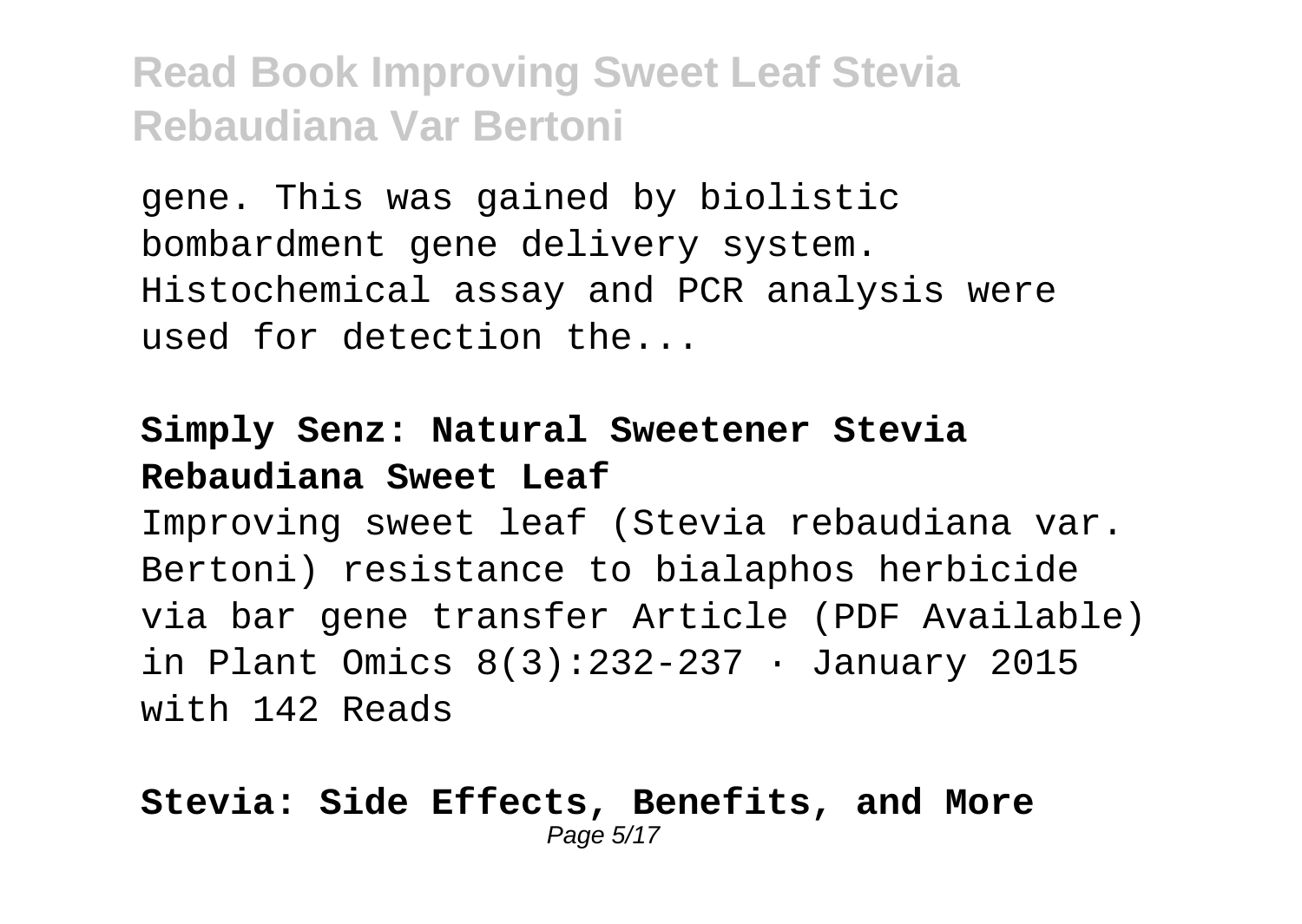Prevention Magazine Award. SweetLeaf ® Organic Stevia Sweetener has been named one of 2016's Cleanest Packaged Foods by Prevention.In the magazine's 4th Annual Cleanest Packaged Food Awards, SweetLeaf ® Organic Stevia Packets won the award in the Condiments, Spreads, & Sauces category. SweetLeaf ®, and all winners in the various award categories, were ultimately chosen for meeting, and ...

**Improving Sweet Leaf Stevia Rebaudiana** Stevia rebaudiana, a member of the Asteraceae Page 6/17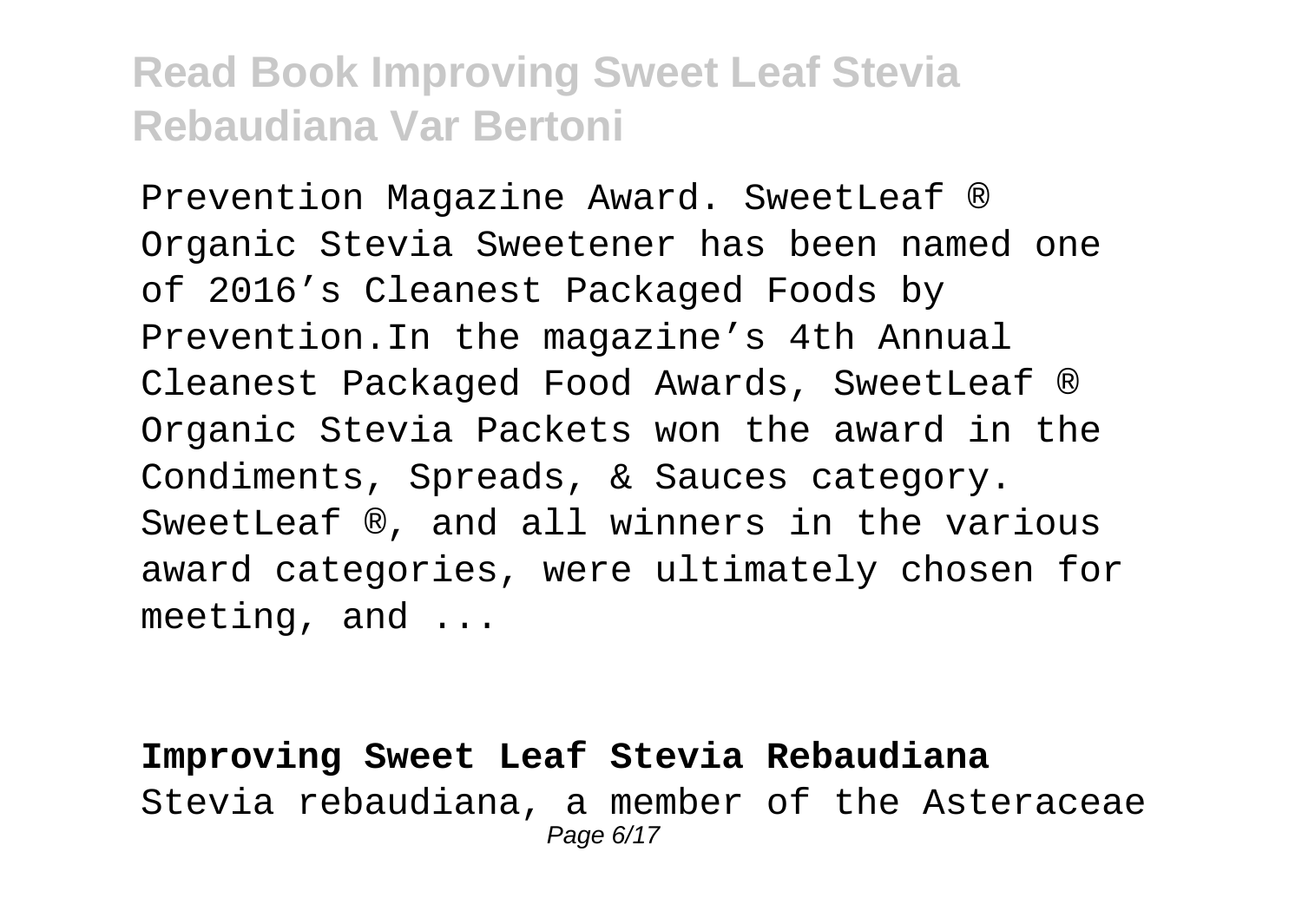family, is widely known as a natural sweetener. Also called candyleaf, sweet leaf or sugarleaf due to its sweet-tasting leaves, the stevia plant has been used as an herbal medicine in many Eastern countries. According to studies, S. rebaudiana is bursting with medicinal properties, which include antibacterial, anti-hypertensive, antifungal, and ...

**(PDF) Stevia Rebaudiana bertoni - chemical composition and ...**

Stevia rebaudiana produces a series of steviol glycosides in its leaves (e.g., 85 in Page 7/17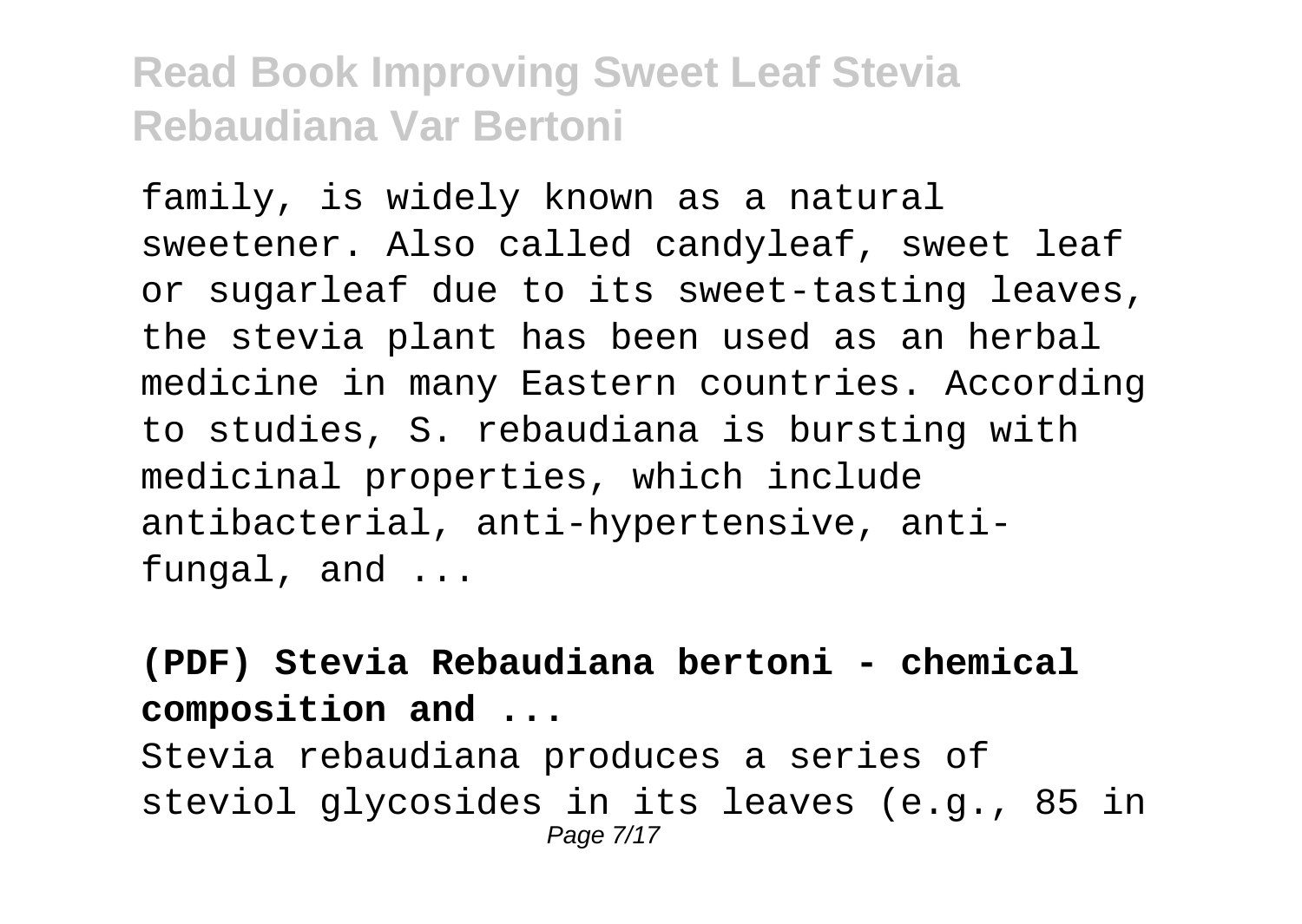Scheme 17).These compounds have an intensely sweet flavor, and their biosynthesis was reviewed by Brandle and Telmer. 63 The aglycon of the steviol glycosides is steviol (82), which is derived from GGPP via ent-CPP (4), ent-kaurene (45), and ent-kaurenoic acid (53; Schemes 1, 7, 9, and 12).

**STEVIA PLANTS AND SEEDS - Stevia Hub India** Stevia (Stevia rebaudiana) is a bushy shrub that is native to northeast Paraguay, Brazil and Argentina. It is now grown in other parts of the world, including Canada and part of Asia and Europe.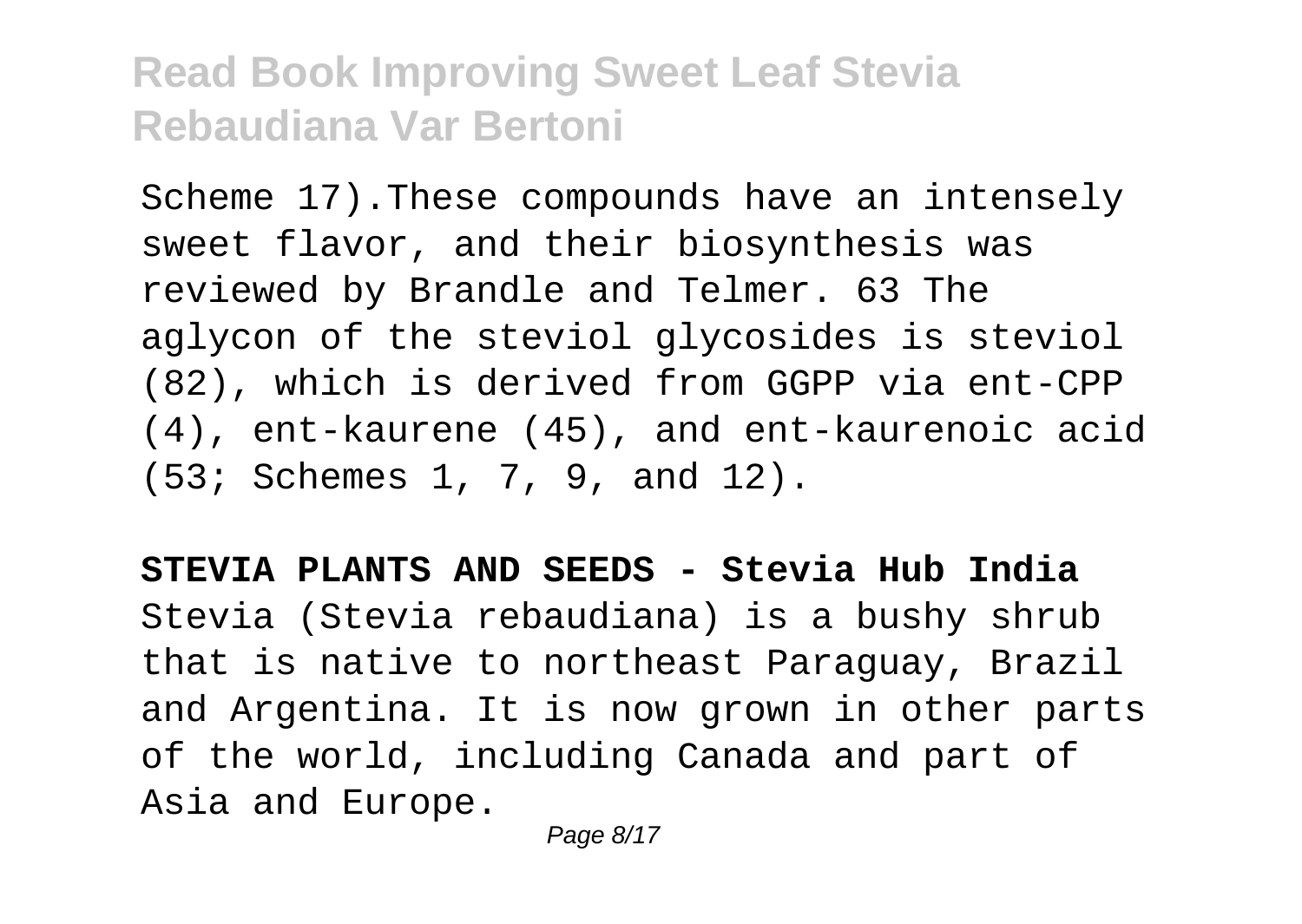#### **Stevia rebaudiana - Wikipedia**

Stevia Plantation . Stevia, (Stevia rebaudiana), also called as a sweet leaf (Madhu Tulsi), flowering plant in the aster family (), grown for its sweet-tasting leaves.The plant is native to Paraguay, where it has a long history of use by the Guaraní people.The leaves contain a number of sweettasting chemicals known as steviol glycosides, which can be used fresh or dried to sweeten beverages ...

#### **Stevia, Sweet Leaf, Stevia rebaudiana, ????** Page  $9/17$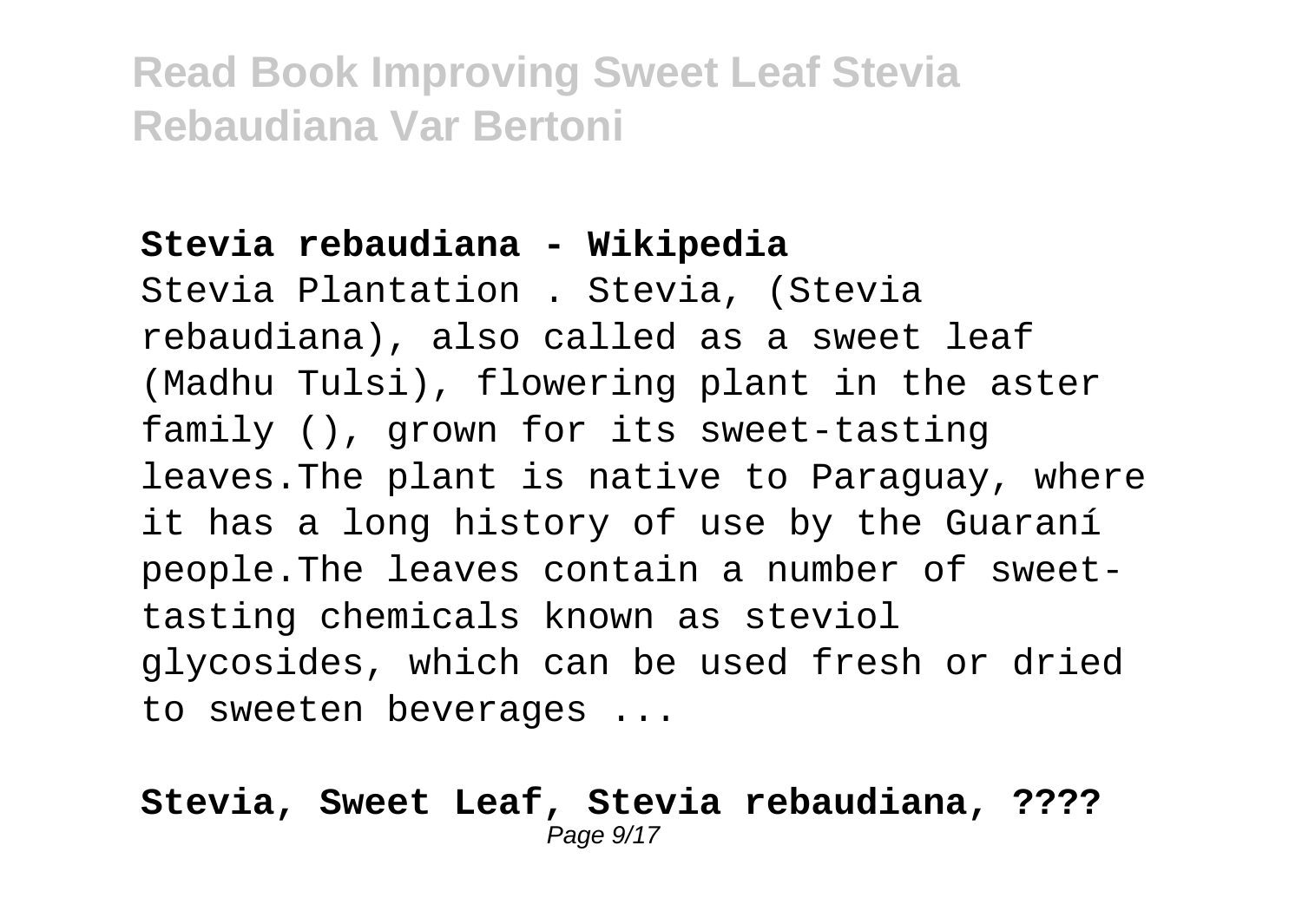#### **?????? (Sugar ...**

Stevia is a nonnutritive sweetener. This means it has almost no calories. If you're trying to lose weight, this aspect may be appealing. However, to date, research is inconclusive.The impact of ...

### **Stevia: Uses, Side Effects, Interactions, Dosage, and Warning**

An improved analytical method was developed which may be applied to quality control of stevioside and rebaudioside A contents in dried leaves of Stevia rebaudiana before processing; in a selective sampling program Page 10/17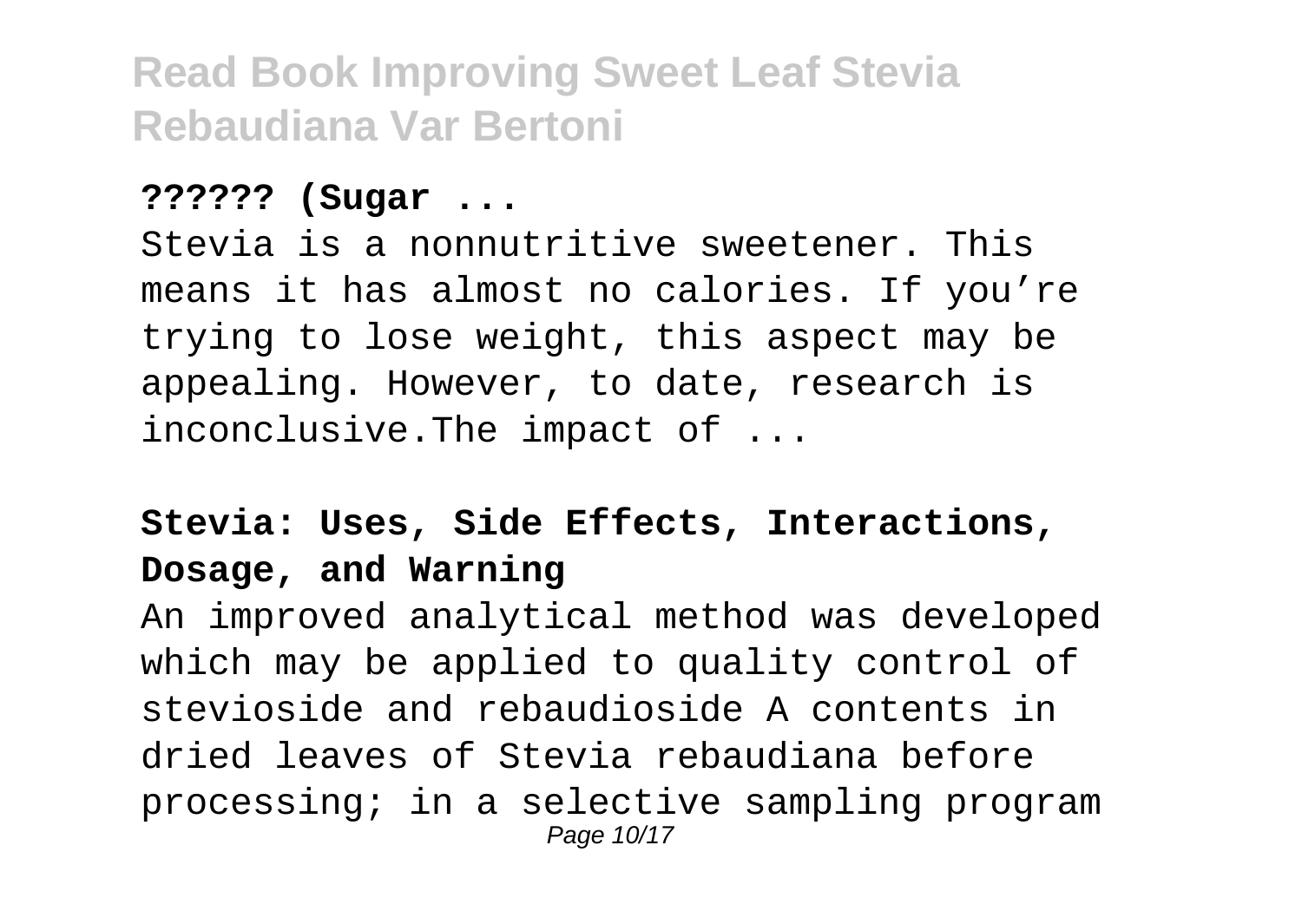searching for plants of higher yield in diterpene glycosides content; or when a large number of samples are sent to the laboratory for analysis.

#### **Improving sweet leaf (Stevia rebaudiana var. Bertoni ...**

The main objective of the present study was to improve the productivity of sweet leaf (Stevia rebaudiana var. Bertoni) through in vitro propagation and transformation methods. Production of transgenic resistance to herbicide sweet leaf was achieved using bar gene. This was gained by biolistic Page 11/17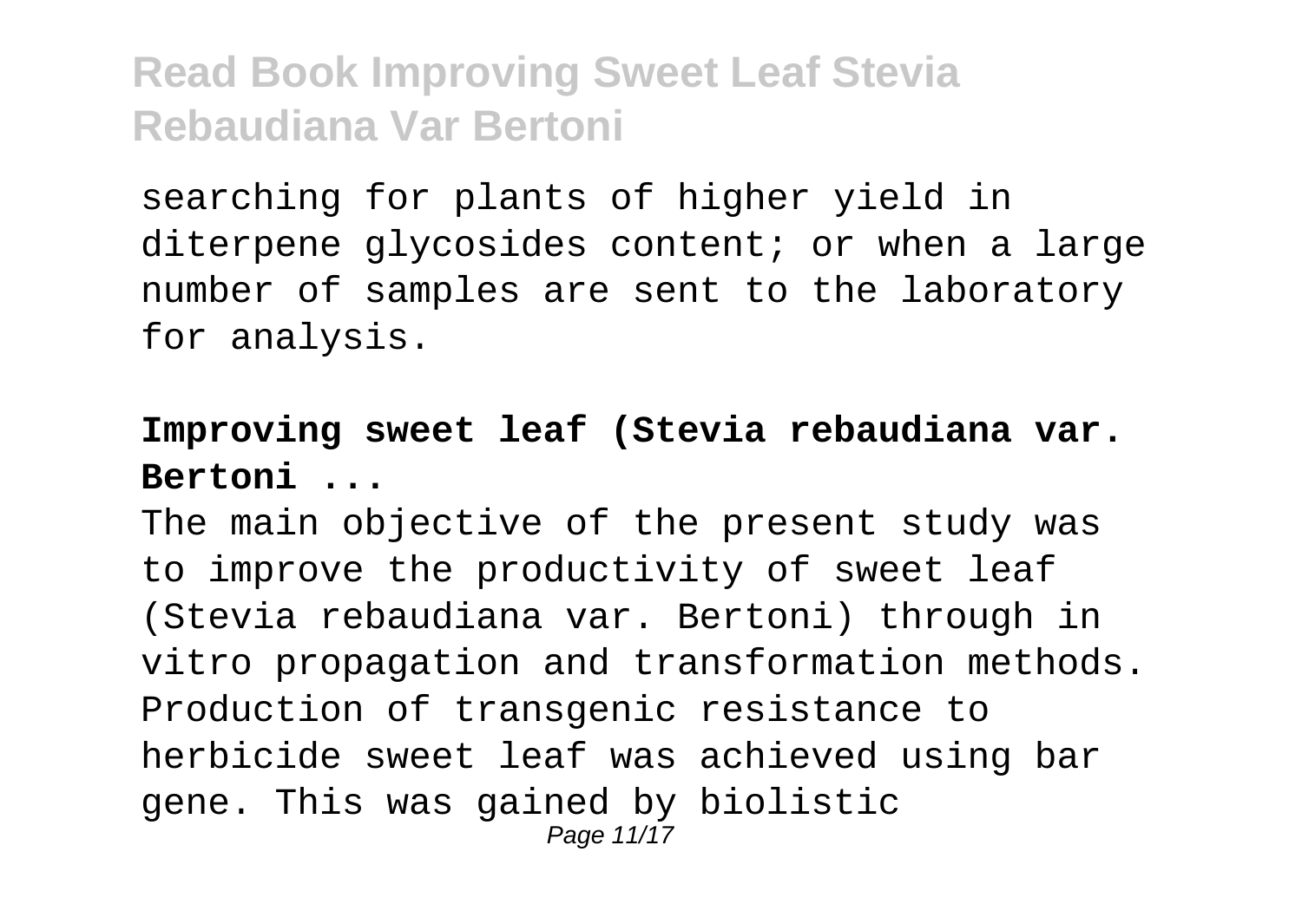bombardment gene delivery system.

#### **Remedial Potentials of Sweet Leaf: A Review on Stevia ...**

A patent application for possible Osteoporosis treatment with Stevia suggests that stevia may help promote absorption of calcium in the body and help improve bone density. Suggested remedy is to make Alfalfa and stevia tea by steeping Alfalfa herb and Stevia half teaspoon each for 5-7 minutes.

#### **Stevia rebaudiana (Candyleaf, Stevia, Sugarleaf, Sweetleaf ...** Page 12/17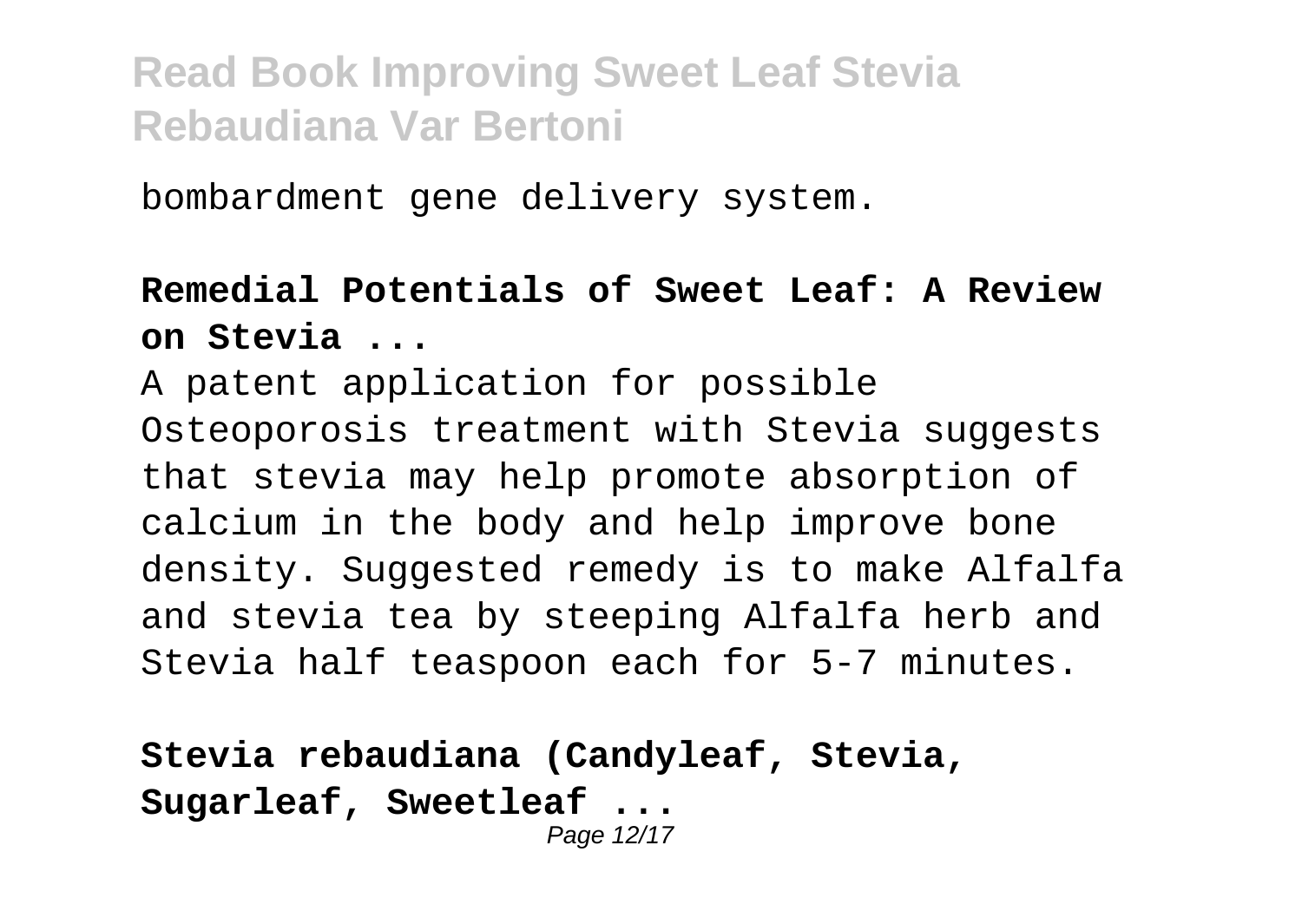Stevia rebaudiana can be used as a potent anticaries agent against Streptococcus mutans and Lactobacillus. Clinical studies revealed that 0.5%Stevia mouthwash is non-acidogenic, could lower the pH of saliva and improve the buffering capacity. Stevia reduced the microbial

**Analysis of Sweet Diterpene Glycosides from Stevia ...**

Sweetleaf (Stevia rebaudiana ... plant breeding approaches such as selection and intercrossing among various desirable genotypes is the best method for improving Page 13/17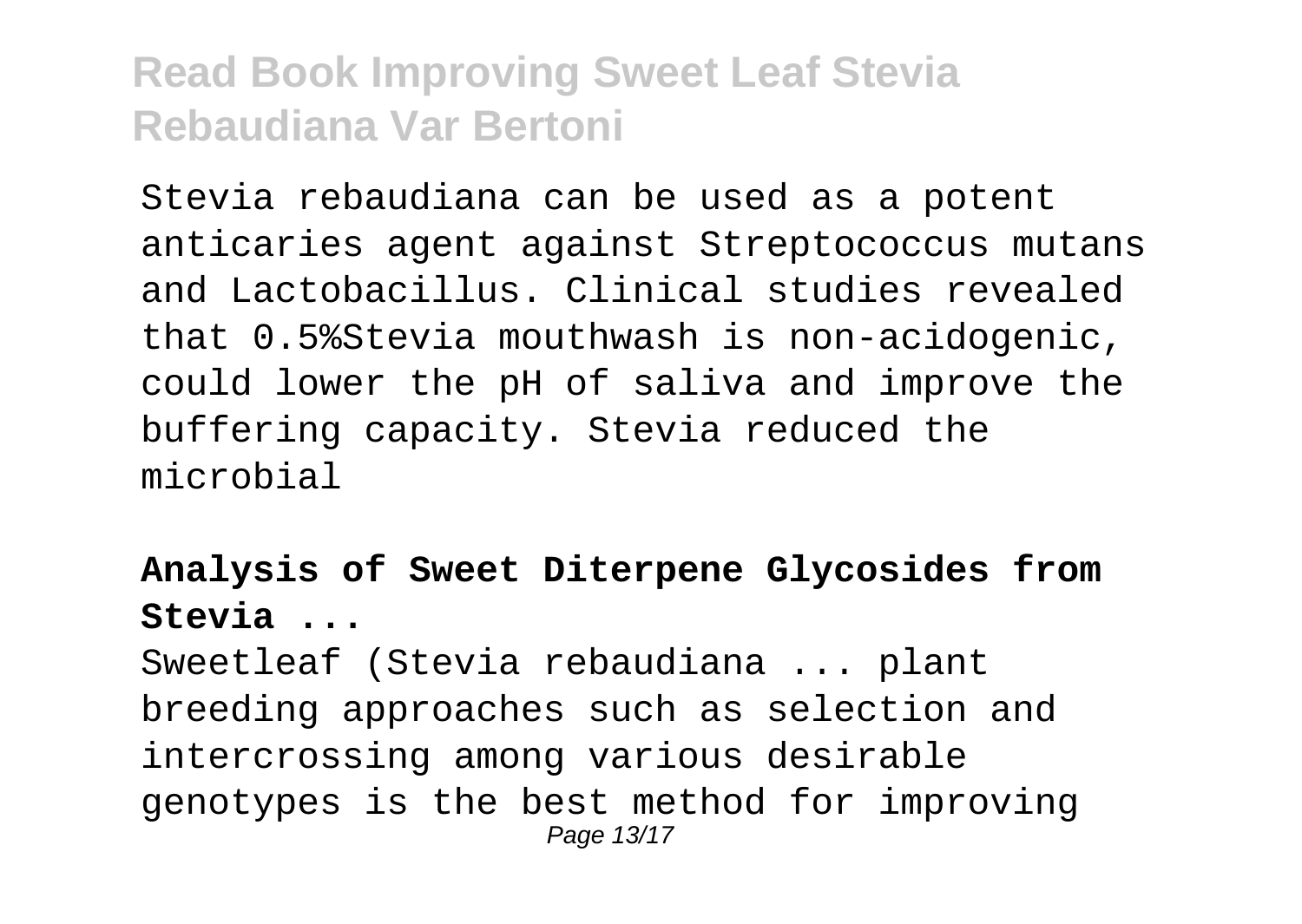quality traits in a highly ...

### **6 Top Benefits, Uses & Side Effects Of Stevia | Sweet Leaf ...** Stevia, sweet leaf {Stevia rebaudiana} Family: Asteraceae. ... Some recent American studies have shown that it is able to significantly reduce blood pressure and improve the quality of life. Other studies, including those focused on type 1 and 2 diabetes, blood pressure, ...

**Improving sweet leaf (Stevia rebaudiana var. Bertoni ...**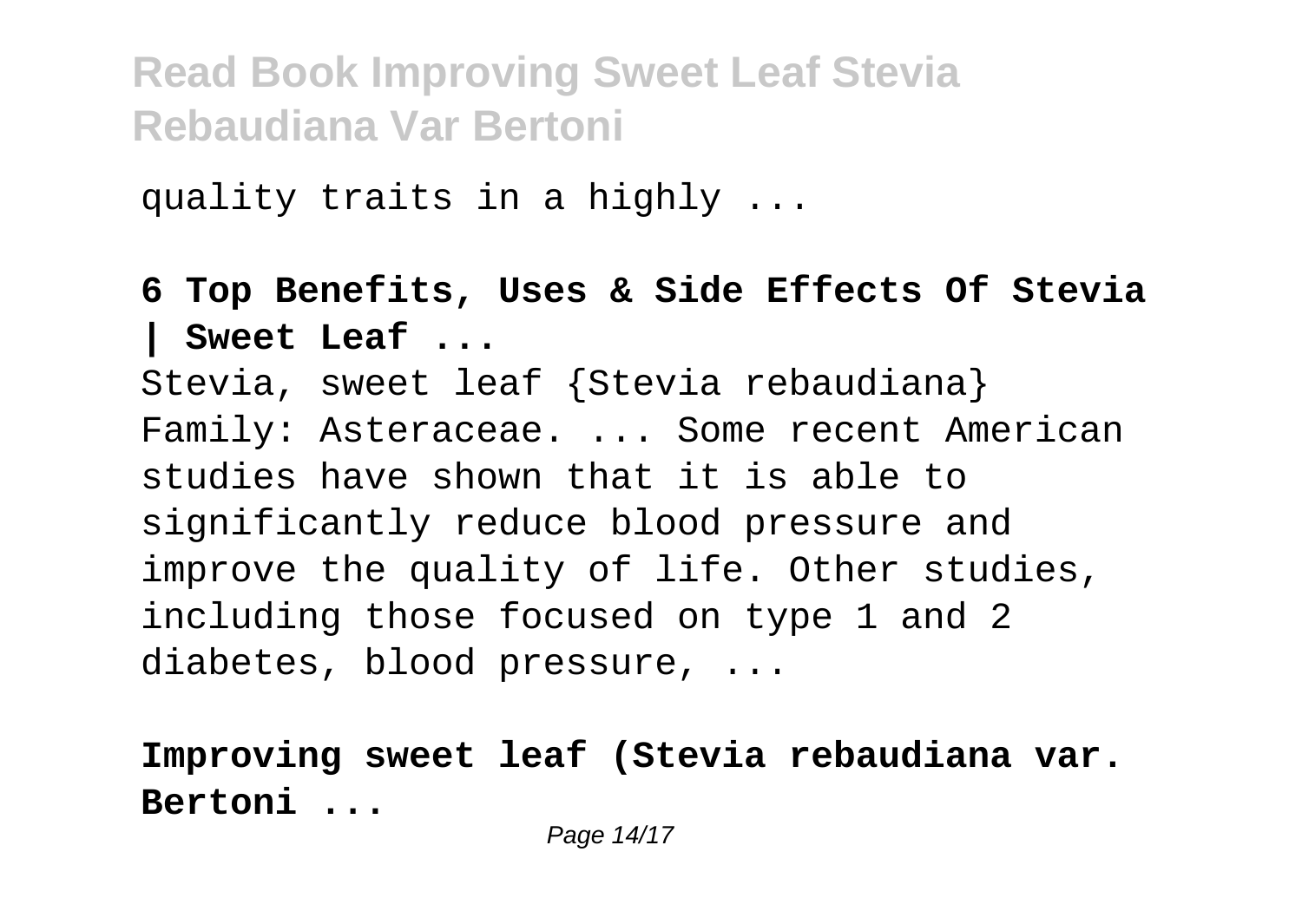Stevia Plant: Stevia is a small plant with green leaves. The botanical name of stevia plant is Stevia Rebaudiana and it is also called as sweet leaf, sugar leaf plant and candy leaf in English and Meethi Patti in Hindi. In other languages like Tamil, Telugu and Malayalam, it is usually called by it's English name.

### **Stevia, sweet leaf {Stevia rebaudiana} – Good Witches ...**

Sweetleaf is a tender perennial in the aster family and is native to warm humid climates in South America. It reaches 1-2 feet tall Page 15/17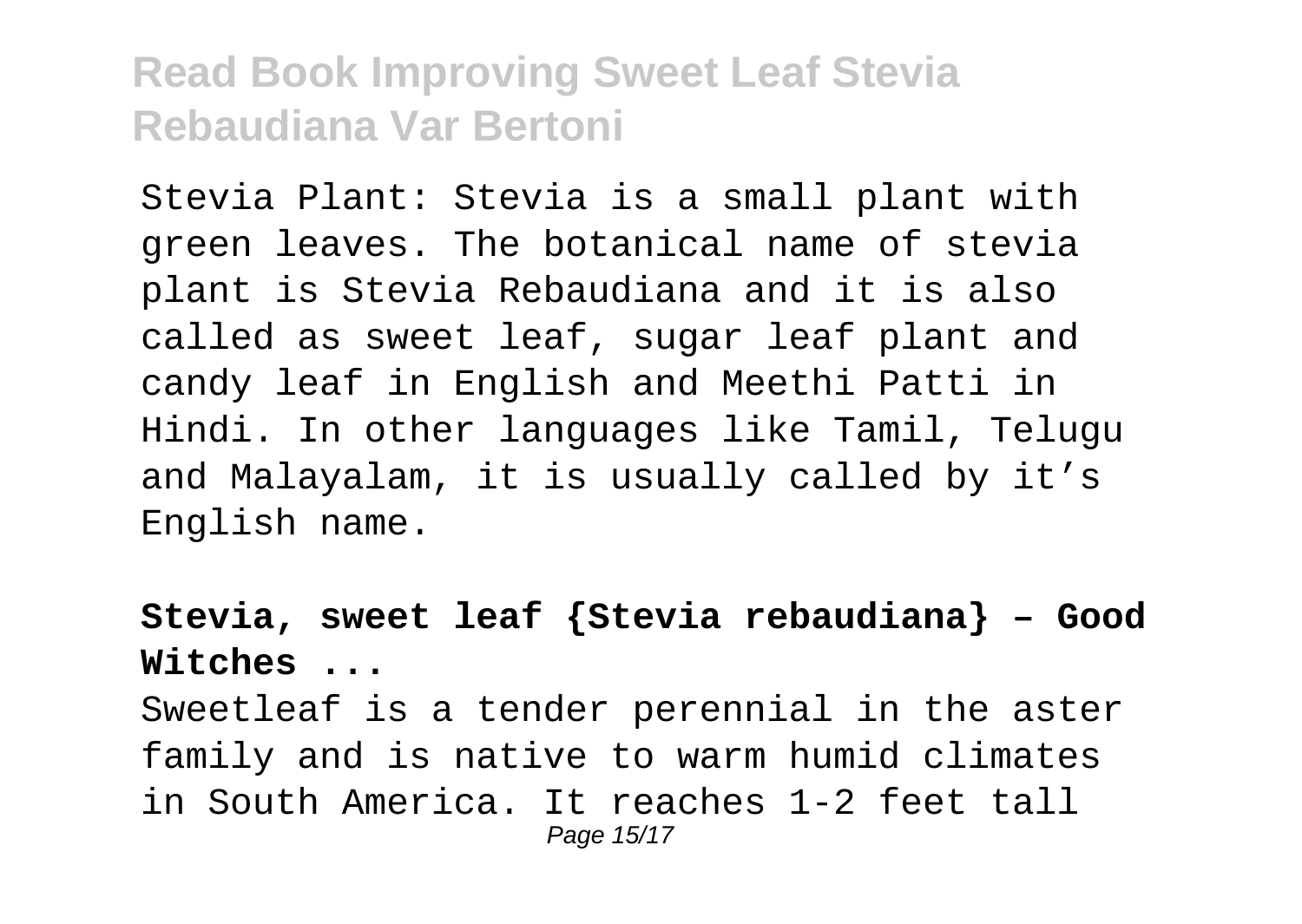and is typically grown for its leaves from which a sweetener is made. Flowers are generally pruned to improve the flavor of the leaves. This plant needs sandy well-drained but moist soil in sun to partial shade.

#### **(PDF) Improving sweet leaf (Stevia rebaudiana var. Bertoni ...**

Stevia rebaudiana is a plant species in the genus Stevia of the sunflower family ().It is commonly known as candyleaf, sweetleaf or sugarleaf.. It is a small seasonal plant which grows to a height of 1–2 feet (30–61 cm). It has elongated leaves that grow along Page 16/17